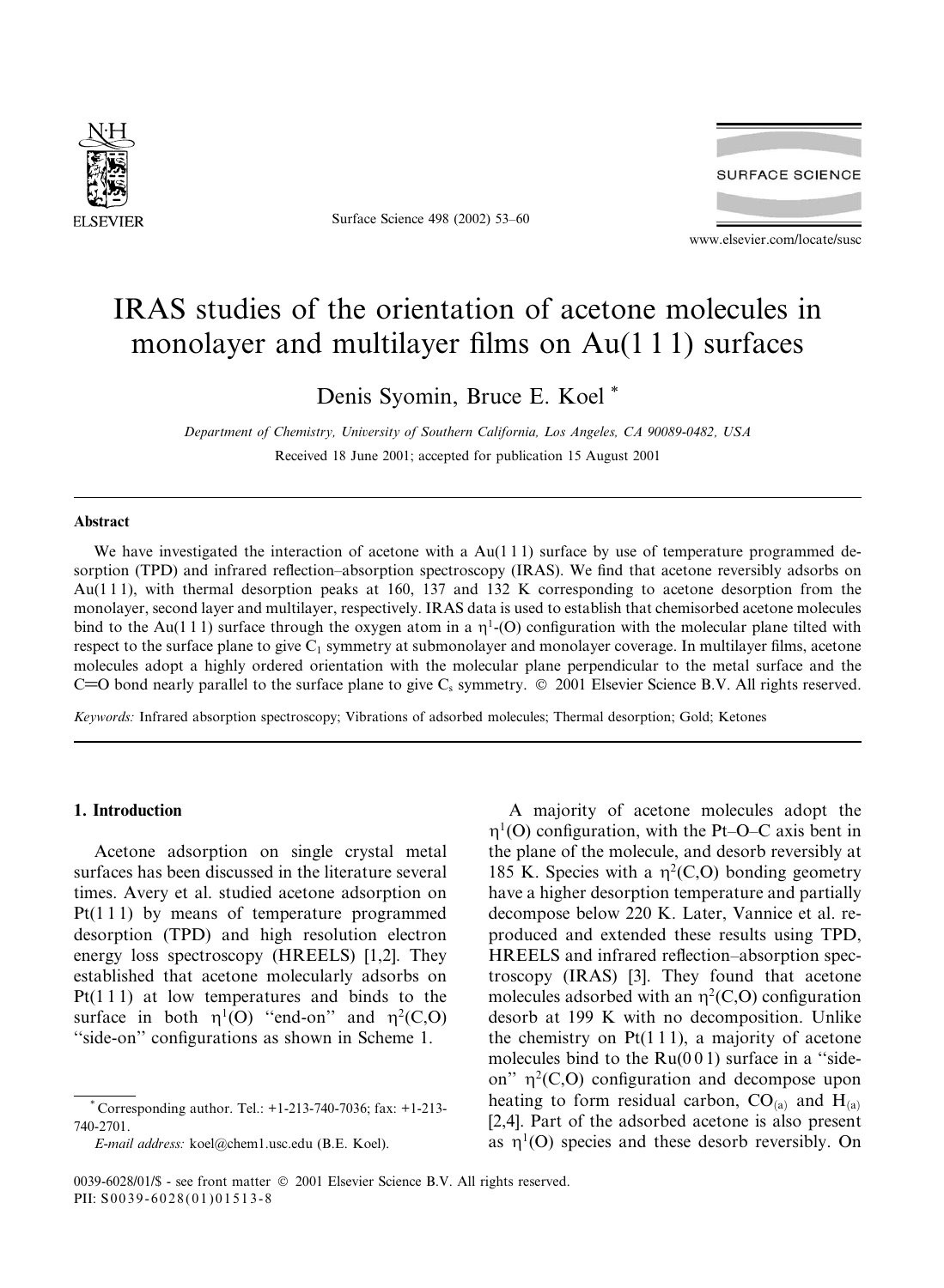

Scheme 1.

Pd(111), surface-bound acetone forms both  $\eta^1$ (O) and  $\eta^2(C, O)$  species.  $\eta^1(O)$ -bonded species desorb molecularly at 200 K or convert into  $\eta^2(C,0)$ species which partially decompose or desorb at higher temperatures [5]. Sexton and Hughes reported that acetone molecularly and reversibly adsorbed on the Cu(100) surface in a  $\eta^1$ (O) configuration. Acetone in the monolayer desorbed at 170 K [6]. Lamont et al. showed that acetaldehyde adsorbs molecularly on  $Cu(111)$  at 110 K in a  $\eta^1$ (O) configuration as well [7]. Prabhakaran and Rao later suggested that there was partial acetone decomposition on  $Cu(110)$  below 180 K [8] based on HREELS data.

The nature of the acetone–metal chemisorption bond has been described by electron donation from the oxygen lone-pair orbitals to unfilled metal orbitals for the case of a  $\eta^1$ (O) binding geometry, and electron donation from carbonyl  $\pi$ orbitals to unfilled metal orbitals along with electron back donation of metal electrons to carbonyl  $\pi^*$ -orbitals in the case of  $\eta^2(C, O)$  orientations [5,9]. Analogous inorganic cluster compounds containing acetone ligands and a wide variety of metal centers are well known [10-16] and mechanisms of ketone coordination to a metal center have been discussed [4,17].

In the course of our studies of hydrocarbon oxidation on gold surfaces, we have found it is important to have vibrational fingerprints for oxygen-containing molecules adsorbed on gold surfaces. It is for this reason that we undertook this study. In addition, further investigations of the adsorption geometry and reactivity of acetone on metal surfaces increase our understanding of metal catalysis and also compliment studies of aldehydes and ketones on gold and other metal surfaces.

Briefly, we found that acetone adsorbs reversibly on  $Au(111)$ , with desorption peaks at 160, 137 and 132 K corresponding to acetone desorption from the monolayer, second layer and multilayer, respectively. IRAS data suggest that at both submonolayer and monolayer coverage, acetone molecules bind to the Au(1 1 1) surface in a  $\eta^1$ (O) configuration with  $C_1$  symmetry, where the molecular plane is tilted with respect to the surface plane. Acetone molecules condense in multilayer films in a highly ordered orientation with  $C_s$ symmetry in which the molecular plane is oriented perpendicular to the surface and the  $C=O$  bond is only tilted slightly with respect to the surface plane.

## 2. Experimental methods

These experiments were performed in a stainless steel UHV chamber equipped for Auger electron spectroscopy (AES), low energy electron diffraction (LEED), temperature programmed desorption (TPD) and Fourier-transform infrared (FTIR) spectroscopy studies. The system had a base pressure of  $2 \times 10^{-10}$  Torr. The Au(111) crystal could be resistively heated to 1000 K and cooled to 87 K by direct contact of the copper block of the sample holder with liquid nitrogen. The Au(1 1 1) surface was cleaned by cycles of  $Ar^+$ ion sputtering (0.5 keV,  $P_{Ar} = 6 \times 10^{-5}$  Torr,  $I_{\text{sample}} = 1.5 \mu A$ ) with the sample held at 450-500 K for 5 min and annealing in UHV at 1000 K for 10 min. This procedure resulted in a clean, wellordered Au(111) surface which showed the  $(\sqrt{3} \times 22)$  reconstruction of the surface in LEED [18]. No surface carbon was detected by AES.

Acetone  $(C_3H_6O)$  (Mallinckrodt, 99.8+%) was degassed before dosing by several freeze-pumpthaw cycles that were carried out using the gashandling line attached to the UHV chamber. Acetone was introduced into the chamber through a leak valve connected to a microcapillary-array doser. The gas exposures reported herein are uncorrected for ion gauge sensitivity or doser enhancement of the flux.

TPD measurements were made with the  $Au(111)$  crystal placed in line-of-sight of the mass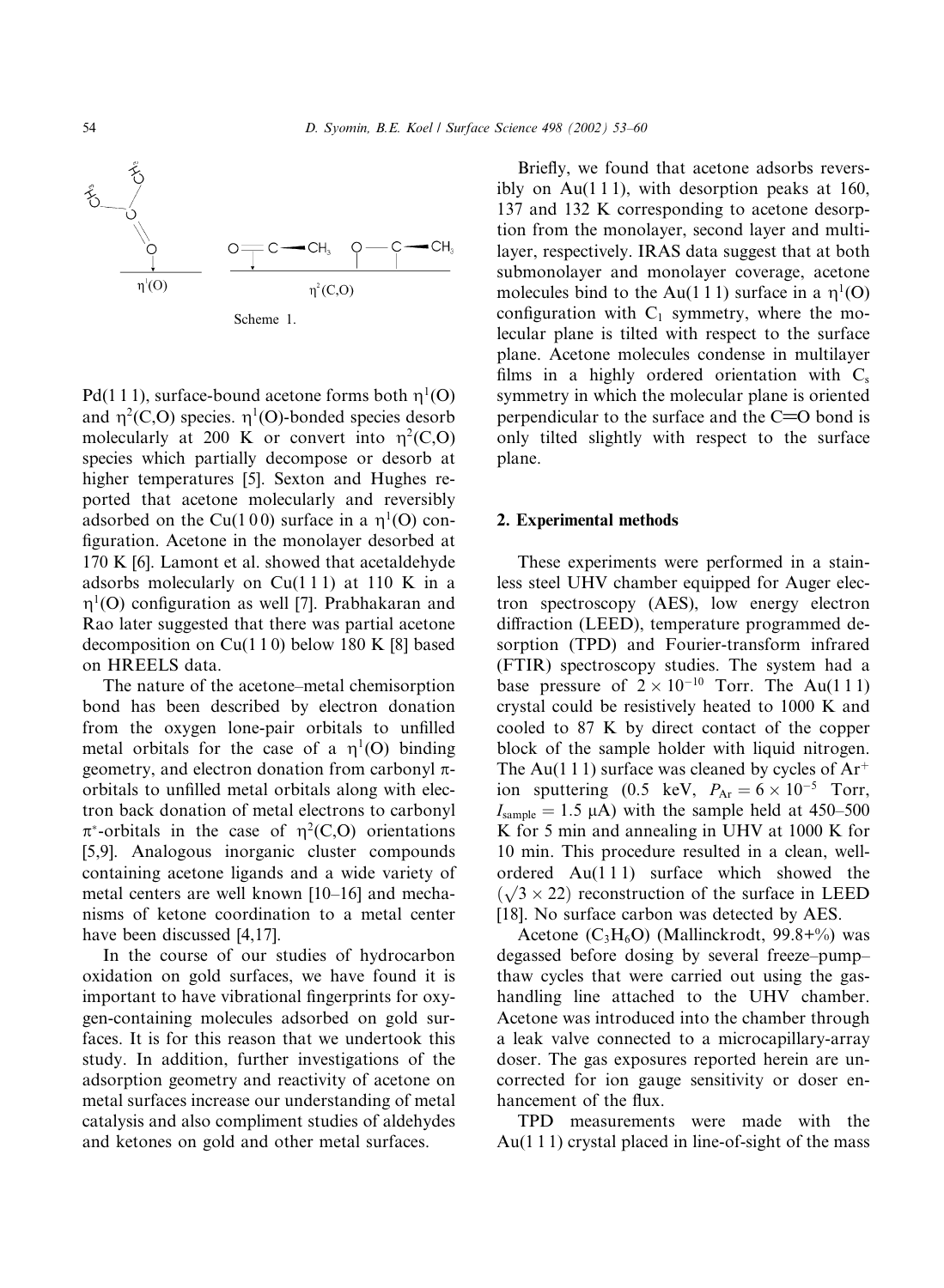spectrometer ionizer at a location that was 2 mm in front of the entrance aperture (10-mm diameter) of the shield covering the ionizer. A heating rate of 2 K/s was used.

IRAS was carried out at a grazing incidence angle of 86° from the surface normal. An Infinity® 60M FTIR spectrometer and a medium-band, liquid-nitrogen cooled, mercury cadmium telluride (MCT) detector was used for collecting the IR spectra. Typically, spectra were taken at a spectrometer resolution of 4  $cm^{-1}$  and by averaging 1000 scans taken over 5 min. All of the spectra reported were taken with the sample at a temperature of 87–90 K and ratioed against the clean surface spectrum as a background.

The IR spectra of liquid acetone (trapped between two KBr disks) was obtained with the same spectrometer described above, but using a wideband, liquid-nitrogen cooled, MCT detector. These spectra were taken in the transmission mode at a spectrometer resolution of 1 cm<sup>-1</sup> by averaging 10 scans over 50 s.

Acetone coverages are reported with respect to saturation of the chemisorbed monolayer ( $\theta = 1$ ) ML) as determined in TPD experiments.

#### 3. Results

Acetone was the only desorption product detected in TPD experiments after acetone exposures on the Au(111) surface at 90 K. We monitored acetone evolution by using the signal at 43 amu which corresponds to the most intense signal in the mass spectrum of gas-phase acetone. As shown in Fig. 1, adsorbed acetone on  $Au(111)$  exhibited three desorption states at 160, 137 and 132 K that we assign to desorption from the monolayer, second layer and multilayer, respectively. At small coverages of  $\sim 0.05$  ML of chemisorbed acetone, the desorption peak temperature shifts to 166 K.

Using Redhead analysis, and assuming firstorder desorption kinetics with a pre-exponential factor of  $10^{13}$  s<sup>-1</sup>, the acetone desorption activation energy  $(E_d)$  can be estimated to be 9.9 and 8.3 kcal/mol for the first  $(T_d = 160 \text{ K})$  and second  $(T<sub>d</sub> = 137 \text{ K})$  adsorbed layers, respectively. Lead-



Fig. 1.  $C_3H_6O$  TPD spectra after  $C_3H_6O$  exposures on Au-(111) at 90 K.

ing edge analysis of the zero-order multilayer desorption peak yielded a desorption activation energy of 7.3 kcal/mol which is consistent with the acetone enthalpy of vaporization 7.4 kcal/mol [19]. Because there is not usually any appreciable barrier to weak, molecular adsorption, these values for  $E_d$  are good estimates of the respective adsorption energies on  $Au(111)$  surfaces.

IR spectra show that acetone adsorbed molecularly on Au $(111)$  at 90 K. These spectra are shown for low coverages and thick films in Figs. 2 and 3, respectively, along with expanded  $v(CO)$ and  $v(CH_3)$  regions of the spectra in Fig. 4. Only four vibrational bands at 1669, 1437, 1364 and  $1091$  cm<sup>-1</sup> were observed at a coverage of 0.25 ML. At 0.5-ML acetone coverage, two new bands at 1695 and 2943 cm<sup>-1</sup> appear in the spectra, as shown in Fig. 2. Acetone present at 1-ML coverage is characterized by the disappearance of the band at 1669  $cm^{-1}$  and the appearance of a band at  $1236$  cm<sup>-1</sup>. As shown in Fig. 3, new vibrational bands at 538, 902, 1702, 1716, 2968 and 3001 cm<sup>-1</sup> appear in the spectra at coverages exceeding 1 ML, and then the frequencies shift only by small amounts with increasingly thick films.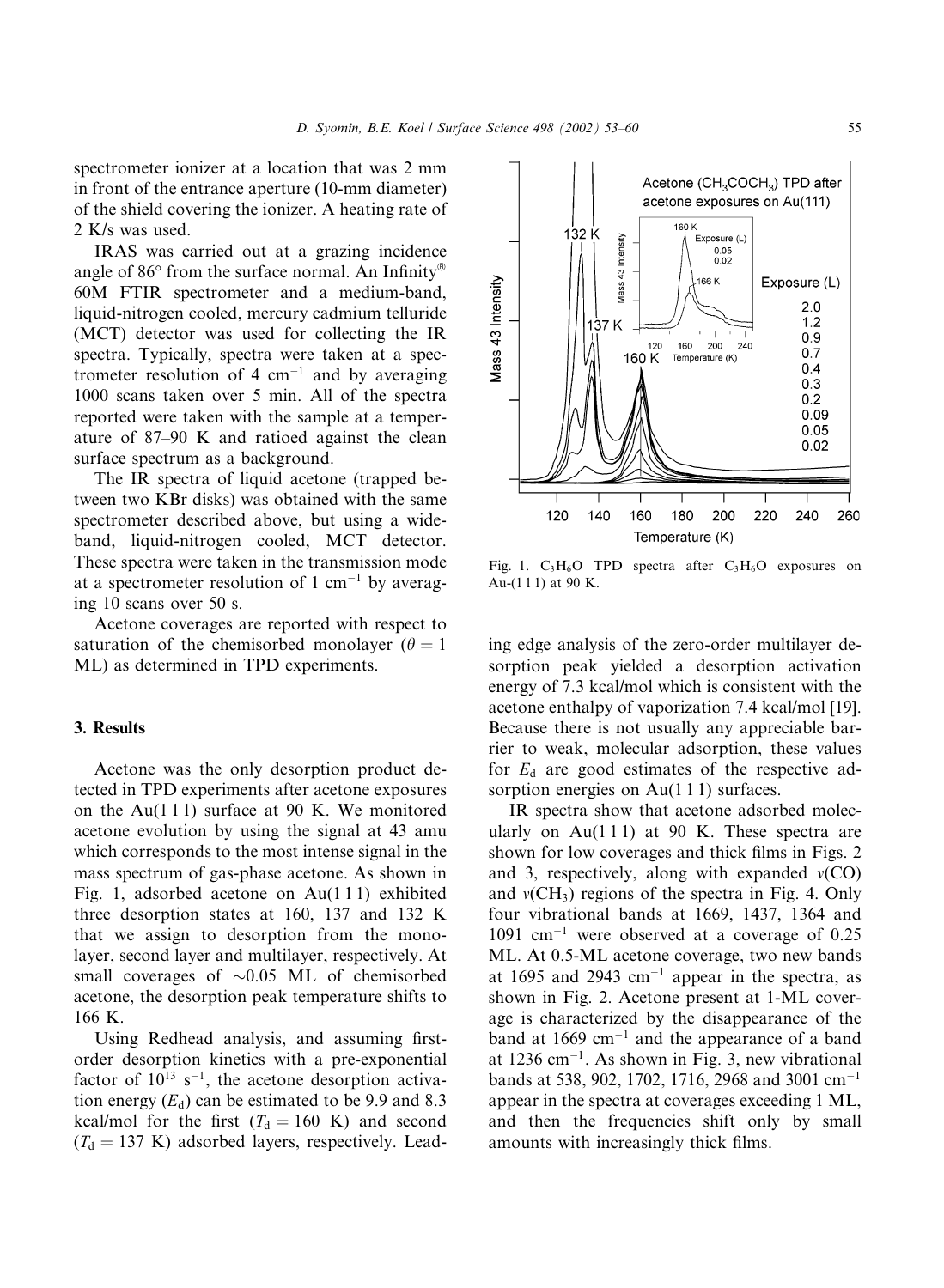

Fig. 2. IRAS spectra for  $C_3H_6O$  adlayers at coverages of 0.25– 1 ML on Au(111) at 90 K.



Fig. 3. IRAS spectra for  $C_3H_6O$  adlayers at coverages of 1-100 ML on Au(111) at 90 K. The IR spectrum of liquid-phase  $C_6H_5NO_2$  is also provided for comparison.

### 4. Discussion

Aldehydes and ketones bound to metal surfaces in a  $\eta^2(C, O)$  configuration form a stronger chemisorption bond with the surface and desorb at higher temperatures than those that coordinate in a  $\eta^1$ (O) fashion. Usually  $\eta^1$ (O)-bonded species desorb prior to decomposition and  $\eta^2(C, O)$ -coordinated species decompose before the chemisorption bond is broken and desorption occurs [5]. We had expected that acetone would coordinate



Fig. 4. Expanded plots of the  $v(CO)$  and  $v(CH_3)$  regions of the IRAS spectra for  $C_3H_6O$  adlayers at coverages of 0.25–10 ML on Au(111) at 90 K.

weakly in a  $\eta^1$ -(O) geometry to the relatively unreactive  $Au(111)$  surface, just as other aldehydes and ketones are known to coordinate to other metal surfaces.

FTIR data confirms this expectation and furthermore determines the molecular orientation adopted by acetone bonded in this manner. TPD experiments show only a weakly bound chemisorbed state of acetone with a desorption temperature of 160 K (just 23 K higher than the desorption temperature of the condensed-phase, acetone multilayer) consistent also with this expectation. Our results on  $Au(111)$  are consistent with the values of  $T_d = 170$  K reported by Sexton and Hughes for acetone weakly adsorbed on  $Cu(100)$  [6] and indicate much weaker bonding on Au(111) and Cu(100) than on Pd(111), Pt(111) and  $Ru(001)$  [2-5].

In order to determine the molecular orientation of acetone on the surface, we first considered that acetone molecules belong to the symmetry group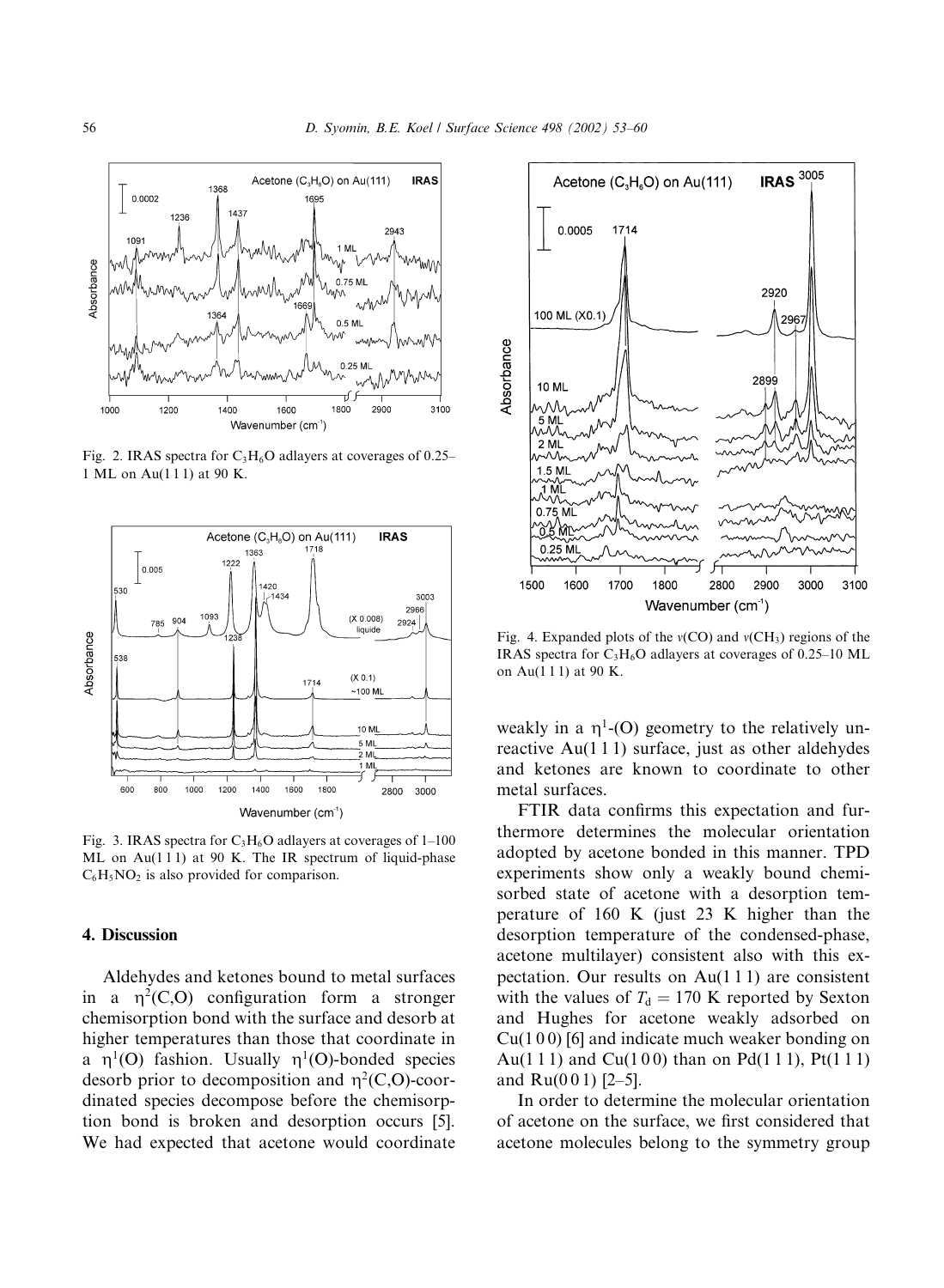

Fig. 5. Selected orientations of acetone molecules bonded in a  $\eta^1(O)$  "end-on" configuration on Au(111) surfaces: (a) with all molecular axes tilted with respect to the surface plane to give  $C_1$  symmetry, and (b) with the molecular plane perpendicular to the surface plane and the (C=O) double bond (molecular Z axis) almost parallel to the surface to give  $C_s$  symmetry.

 $C_{2v}$ . There are 24 normal vibrational modes that are classified into the following symmetry types:  $\Gamma_{v} = 8A_1 + 4A_2 + 7B_2 + 5B_1$ . These modes may be divided into motions with dynamic dipoles "inplane"  $(A_1$  and  $B_2$ ) and "out-of-plane"  $(A_2$  and  $B_1$ ) with respect to the planar acetone-molecule  $(CH<sub>3</sub>)<sub>2</sub>CO$  skeleton. Dynamic dipole moments of the  $A_1$ ,  $B_1$  and  $B_2$  modes occur along the Z, X and Y molecular axes, respectively. This is illustrated in Fig. 5(b). Vibrational mode assignments for adsorbed acetone molecules have been made based on comparisons to the IR spectra of liquid-phase and gas-phase phase acetone [20,21] and previous vibrational assignments for acetone chemisorbed on Pt(111), Ru(001) and Pd(111) [1,2,5].

At 0.25-ML coverage, only four vibrational bands are present in the spectra: 1091 cm<sup>-1</sup> ( $\rho$ CH<sub>3</sub>,  $B_1$ ), 1364 cm<sup>-1</sup> ( $\delta_s$ (CH<sub>3</sub>),  $B_2$ ), 1437 cm<sup>-1</sup> ( $\delta_{as}$ (CH<sub>3</sub>),  $A_1$ ) and 1669 cm<sup>-1</sup> ( $v$ (C=O),  $A_1$ ). At higher coverages, a band at 2936 cm<sup>-1</sup> ( $vCH$ ,  $B_2$ ) and one more band corresponding to  $C=O$  stretching at 1695 cm<sup>-1</sup> ( $v(C=O)$ ,  $A_1$ ) appear in the spectrum. At 1 ML, a new mode at 1236 cm<sup>-1</sup> ( $v_{as}$ CCC,  $B_2$ ) appears in the spectra. With increasing acetone coverage, new modes at 538 cm<sup>-1</sup> due to CCO bending ( $\beta$ CCO,  $B_2$ ) and 904 cm<sup>-1</sup> from CH<sub>3</sub> rocking ( $\rho$ CH<sub>3</sub>, B<sub>2</sub>) were detected. The appearance of the  $\beta$ (CCO) band at 530 cm<sup>-1</sup> and the  $\rho$ (CH<sub>3</sub>) band at 904  $\rm cm^{-1}$  is associated simply with an increase in the absorption intensity because of the increasing acetone coverage rather than with a significant change in the molecular orientation. The  $\beta$ (CCO) frequency is near the edge of the cutoff region for the MCT detector and thus it can be detected only when it has significant intensity. At 2-ML coverage, the  $v(CO)$  peak splits into two bands at 1702 and 1716  $cm^{-1}$  corresponding to species present in the acetone monolayer and multilayer, respectively. In the CH stretching region, the band at 2943 cm<sup>-1</sup> disappears at 2 ML, and four new modes at 2898 ( $vCH$ ,  $A_1$ ), 2918 (vCH, A<sub>1</sub>), 2968 (vCH, B<sub>1</sub>) and 3001 cm<sup>-1</sup> (vCH,  $B_2$ ) were detected in the spectrum.

The bonding geometry of adsorbed acetone as probed by vibrational spectra was thoroughly investigated and analyzed on  $Pt(111)$  and  $Ru(001)$ surfaces [1,2,4]. It was found that  $v(CO)$  was significantly red-shifted from the liquid-phase value of 1710 cm<sup>-1</sup> to the range of  $v(CO)$  in organometallic complexes, e.g.,  $\{[(CH_3)_2CO]_6M\}^{2+}$  has  $v(CO) = 1650-1670$  cm<sup>-1</sup> [4,10] for the  $\eta^1(O)$ bonding configuration. This shift was associated with a weakening of the  $C=O$  bond. On the other hand, the vibrational frequencies of the modes in the rest of molecule were nearly unperturbed, with the exception of a small blue shift observed for  $\beta$ (CCO), v19 and v<sub>as</sub>(CCC), v17. The vibrational fingerprint of acetone adsorbed on  $Au(111)$  at submonolayer coverages is very similar to that of acetone in a  $\eta^1$ (O) coordination on Pt(111),  $Pd(111)$  and Ru(001). This comparison is provided in Table 1. For example, the red-shifted  $v(CO)$  band at 1669 cm<sup>-1</sup> on Au(111) is very close to  $v(CO)$  of acetone on Ru(001) and  $\eta^1$ -acetone complexes of Ru (1661 and 1665 cm<sup>-1</sup> [10,11,13]). The frequencies of the other bands detected at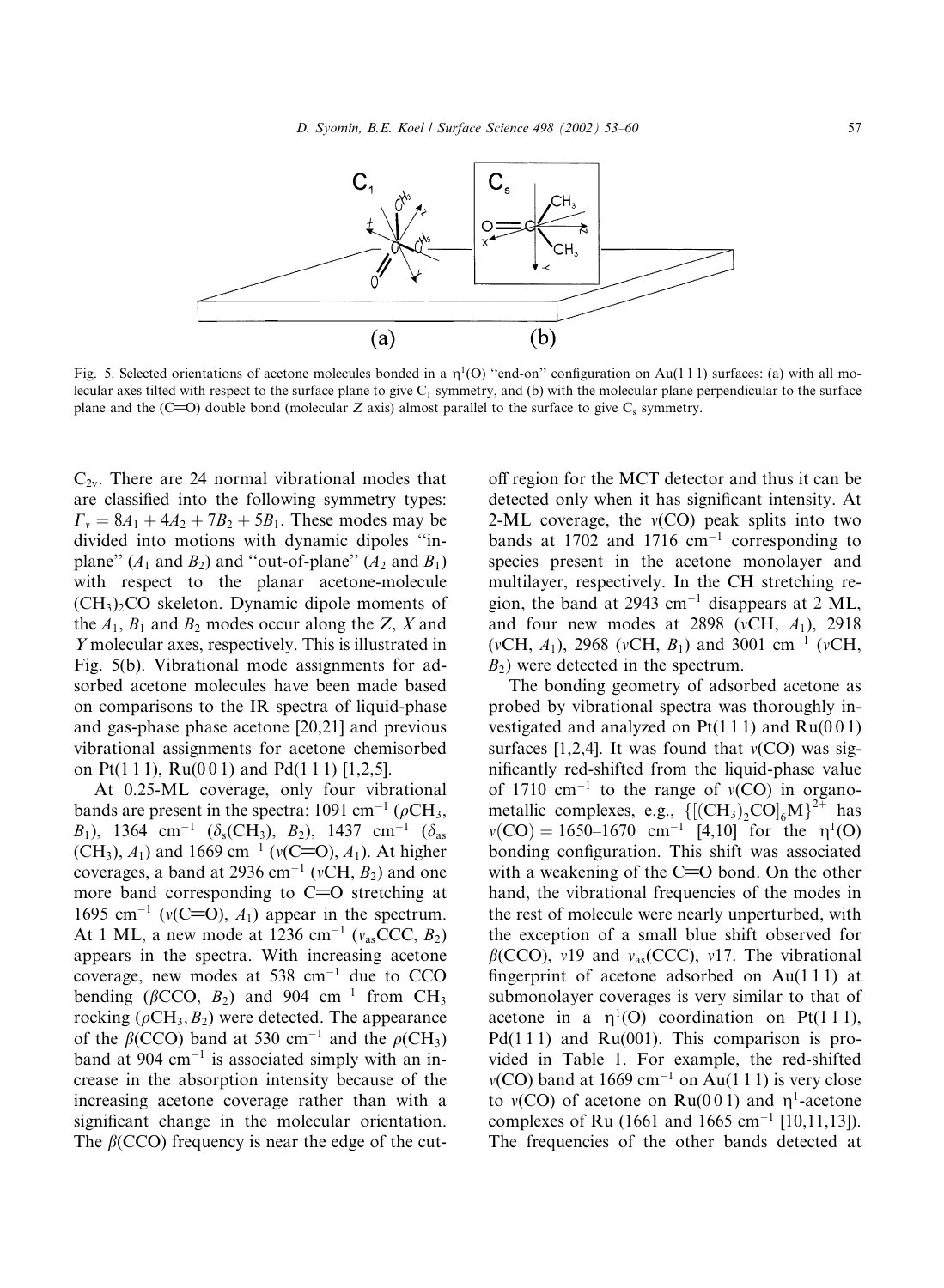|  | Sym-<br>metry  | No.            | Type of<br>mode <sup>a</sup>        | $C_3H_6O$<br>$[21]$ Liq. | Pt(111)<br>$[1]$ 1 ML | Pd(111)<br>$[5]$ 1 ML | Ru(001)<br>$[4]$ 1 ML | $Au(111)$ [this work] |        |      |       |        |
|--|----------------|----------------|-------------------------------------|--------------------------|-----------------------|-----------------------|-----------------------|-----------------------|--------|------|-------|--------|
|  |                |                |                                     |                          |                       |                       |                       | $1/4 \ {\rm ML}$      | $1$ ML | 2 ML | 10 ML | 100 ML |
|  | $A_1$          | $\mathbf{1}$   | vCH                                 |                          |                       |                       |                       |                       |        | 2898 | 2899  |        |
|  |                | 2              | vCH                                 | 2924                     |                       |                       |                       |                       |        | 2918 | 2921  | 2920   |
|  |                | 3              | $vC = 0$                            | 1710                     |                       |                       |                       |                       |        | 1716 | 1714  | 1714   |
|  |                |                |                                     |                          | 1630                  | 1670                  | 1650                  | 1669                  | 1695   | 1702 |       |        |
|  |                | $\overline{4}$ | $\delta_{as}(CH_3)$                 | 1434                     | 1430                  | 1425                  |                       | 1437                  | 1437   |      |       |        |
|  |                | 5              | $\delta_{\rm s}$ (CH <sub>3</sub> ) | (1364)                   |                       |                       |                       |                       |        |      |       |        |
|  |                | 6              | $\beta$ (CH <sub>3</sub> )          | 1091                     |                       | 1065                  |                       |                       |        |      |       |        |
|  |                | 7              | $v_s$ CCC                           | 785.5                    |                       | 805                   | 780-825               |                       |        |      |       |        |
|  |                | 8              | $\gamma$ CCC                        | (399)                    |                       |                       |                       |                       |        |      |       |        |
|  | A <sub>2</sub> | $\overline{9}$ | vCH                                 |                          |                       |                       |                       |                       |        |      |       |        |
|  |                | 10             | $\delta$ (CH <sub>3</sub> )         |                          |                       |                       |                       |                       |        |      |       |        |
|  |                | 11             | $\beta$ CCC                         |                          |                       |                       |                       |                       |        |      |       |        |
|  |                | 12             | $\chi$ CH <sub>3</sub>              |                          |                       |                       |                       |                       |        |      |       |        |
|  | B <sub>2</sub> | 13             | vCH                                 | 3004                     | 3000                  |                       |                       |                       |        | 3001 | 3003  | 3005   |
|  |                | 14             | vCH                                 | 2937                     |                       |                       |                       |                       | 2943   |      |       |        |
|  |                | 15             | $\delta_{as}(CH_3)$                 | 1418                     |                       |                       |                       |                       |        |      |       |        |
|  |                | 16             | $\delta_{\rm s}$ (CH <sub>3</sub> ) | 1361                     | 1350                  | 1360                  | 1395-1440             | 1364                  | 1368   | 1368 | 1372  | 1372   |
|  |                | 17             | $v_{\rm as}$ CCC                    | 1220.5                   | 1245                  | 1245                  |                       |                       | 1236   | 1237 | 1238  | 1238   |
|  |                | 18             | $\rho$ CH <sub>3</sub>              | 902                      | 910                   |                       |                       |                       |        | 902  | 905   | 905    |
|  |                | 19             | $\beta$ CCO                         | 530                      | 575                   |                       | 515-540               |                       |        | 538  | 538   | 538    |
|  | $B_1$          | 20             | vCH                                 | 2964                     |                       | 2960                  | 2950-2995             |                       |        | 2968 | 2967  | 2967   |
|  |                | 21             | $\delta$ (CH <sub>3</sub> )         |                          |                       |                       |                       |                       |        |      |       |        |
|  |                | 22             | $\rho$ CH <sub>3</sub>              | 1091.5                   | 1080                  |                       | 1050-1110             | 1091                  | 1091   | 1084 | 1095  | 1097   |
|  |                | 23             | $\gamma C = O$                      | (483)                    |                       |                       |                       |                       |        |      |       |        |
|  |                | 24             | $\chi$ CH <sub>3</sub>              | (109)                    |                       |                       |                       |                       |        |      |       |        |
|  |                |                |                                     |                          |                       |                       |                       |                       |        |      |       |        |

Table 1 Vibrational frequencies (cm<sup>-1</sup>) and mode assignments for IR spectra of acetone ( $C_3H_6O$ )

<sup>a</sup> v, stretch;  $\delta$ , deformation;  $\rho$ , rocking;  $\beta$ , in-plane bend;  $\gamma$ , out-of-plane bend;  $\chi$ , nonplanar twisting. Gas phase values are shown in parenthesis (Ref. [21]).

submonolayer and monolayer coverages are almost identical to those found in the liquid phase. Thus, we conclude that acetone binds weakly to the Au( $111$ ) surface through its oxygen atom in a  $\eta^1$ (O) configuration. At 0.5 ML coverage,  $v(CO)$ splits into two modes at 1669 and 1695  $cm^{-1}$ , and we associate this to formation of an acetone adsorption state with a slightly different adsorption geometry or bonded at a different site.

According to the surface selection rule [22], dynamic dipoles parallel to the metal surface are very strongly screened such that those modes are not observed in the IR spectrum. At submonolayer and monolayer coverages, vibrational modes that have  $A_1$ ,  $B_1$  and  $B_2$  symmetry are all detected in the spectrum, and the relative absorption intensities of these modes are very similar to those in liquid

phase. That means that none of the molecular symmetry axes is parallel to the surface plane, i.e., the molecular plane is tilted with respect to the surface plane. Thus, we conclude that acetone molecules bind to the surface in a  $\eta^1$ (O) configuration through its oxygen atom, with the molecular plane tilted with respect to the surface to give  $C_1$  symmetry as shown in Fig. 5(a). The vibrational spectrum of adsorbed acetone does not change appreciably over the range of submonolayer to monolayer coverage. We associate the appearance of new bands in the CH stretching region simply with an increase in intensity above the noise rather than a change in molecular orientation

However, at coverages exceeding 1 ML, the relative intensity of the  $v(CO)(v3, A_1)$  band dra-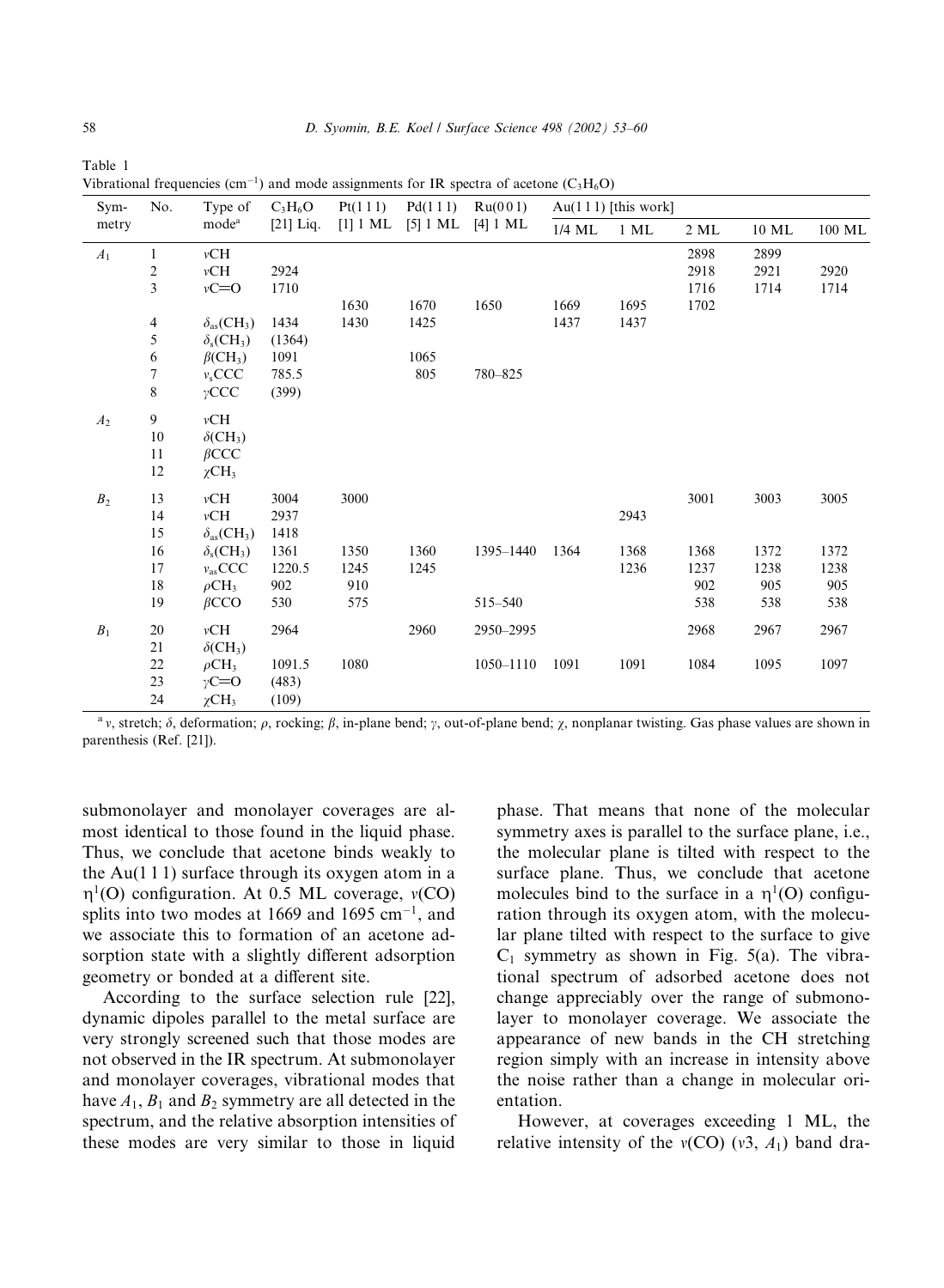

Fig. 6. Relative absorption intensity in IRAS of the v3,  $v(CO)$ ,  $A_1$  band with respect to the v16,  $\delta_s$ (CH<sub>3</sub>),  $B_2$  band in adsorbed acetone films on Au $(1 1 1)$  at 90 K.

matically decreases with respect to the band from  $\delta_s$ (CH<sub>3</sub>) (v16, B<sub>2</sub>) as shown in Fig. 6. This is clear evidence of a change in the acetone orientation in the adlayer such that the  $v(CO)$  mode is screened by the surface to a much greater extent than a mode with  $B_2$  symmetry. At the same time, the band at 1091 cm<sup>-1</sup> (v22,  $\rho$ CH<sub>3</sub>, B<sub>1</sub>) practically disappears from the spectra. Its relative intensity in the 10-ML film to that of the band at 1238  $cm^{-1}$  $(v17, v_{as}(CCC), B_2)$  is only 1%. This means that acetone molecules are oriented with the molecular X axis parallel to the Au(1 1 1) surface plane. Thus, acetone molecules in these condensed, multilayer films are oriented with the molecular plane perpendicular to the metal surface with the  $C=O$ double bond nearly parallel to the surface as shown in Fig. 4(b). This orientation of acetone molecules in these multilayer thin films is identical to that reported for crystalline acetone [23–25].

#### 5. Conclusion

Acetone reversibly adsorbs on  $Au(111)$  surfaces at low temperatures under UHV conditions. Three desorption peaks in TPD occur at 160, 137 and 132 K corresponding to desorption from the chemisorbed monolayer, second layer and multilayer, respectively. In the chemisorbed monolayer, acetone is coordinated to the Au surface through the oxygen atom in a  $\eta^1$ (O) configuration. The chemisorbed molecule adopts an orientation with  $C_1$  symmetry in which the molecular plane is tilted with respect to the metal surface plane. The  $C=O$ stretching frequency is red-shifted and occurs at 1669 and 1695  $cm^{-1}$  for 0.25 and 1-ML coverages, respectively. In condensed, physisorbed multilayer films, acetone molecules are highly oriented with the molecular plane perpendicular to the surface and the C=O double bond nearly parallel to the Au(1 1 1) surface plane to give  $C_s$  symmetry.

#### **Acknowledgements**

Acknowledgment is made to the Donors of The Petroleum Research Fund, administered by the American Chemical Society, for partial support of this work.

### **References**

- [1] N.R. Avery, Surf. Sci. 125 (1983) 771.
- [2] N.R. Avery, A.B. Anton, B.H. Toby, W.H. Weinberg, J. Electron Spectrosc. Rel. Phenom. 29 (1983) 233.
- [3] M.A. Vannice, W. Erley, H. Ibach, Surf. Sci. 254 (1991) 1.
- [4] A.B. Anton, N.R. Avery, B.H. Toby, W.H. Weinberg, J. Am. Chem. Soc. 108 (1986) 684.
- [5] J.L. Davice, M.A. Barteau, Surf. Sci. 208 (1989) 383.
- [6] B.A. Sexton, A.E. Hughes, Surf. Sci. 140 (1984) 227.
- [7] C.L.A. Lamont, W. Stenzel, H. Conrad, A.M. Bradshaw, J. Electron Spectrosc. Rel. Phenom. 64/65 (1993) 287.
- [8] K. Prabhakaran, C.N.R. Rao, Appl. Surf. Sci. 44 (1990) 205.
- [9] G.I. Golodets, N.V. Pavlenko, V.M. Gun'ko, G.M. Tel'biz, Theoret. Exper. Chem. 24 (1988) 526.
- [10] W.L. Dreissen, W.L. Groeneveld, Recl. Trav. Chim. Pays-Bas 88 (1969) 977, and references therein.
- [11] R.O. Gould, W.J. Sime, T.A. Stefenson, J.A.C.S. Dalton  $(1978)$  76.
- [12] C. White, S.J. Thompson, P.M. Maitlis, J. Organometal. Chem. 134 (1977) 319.